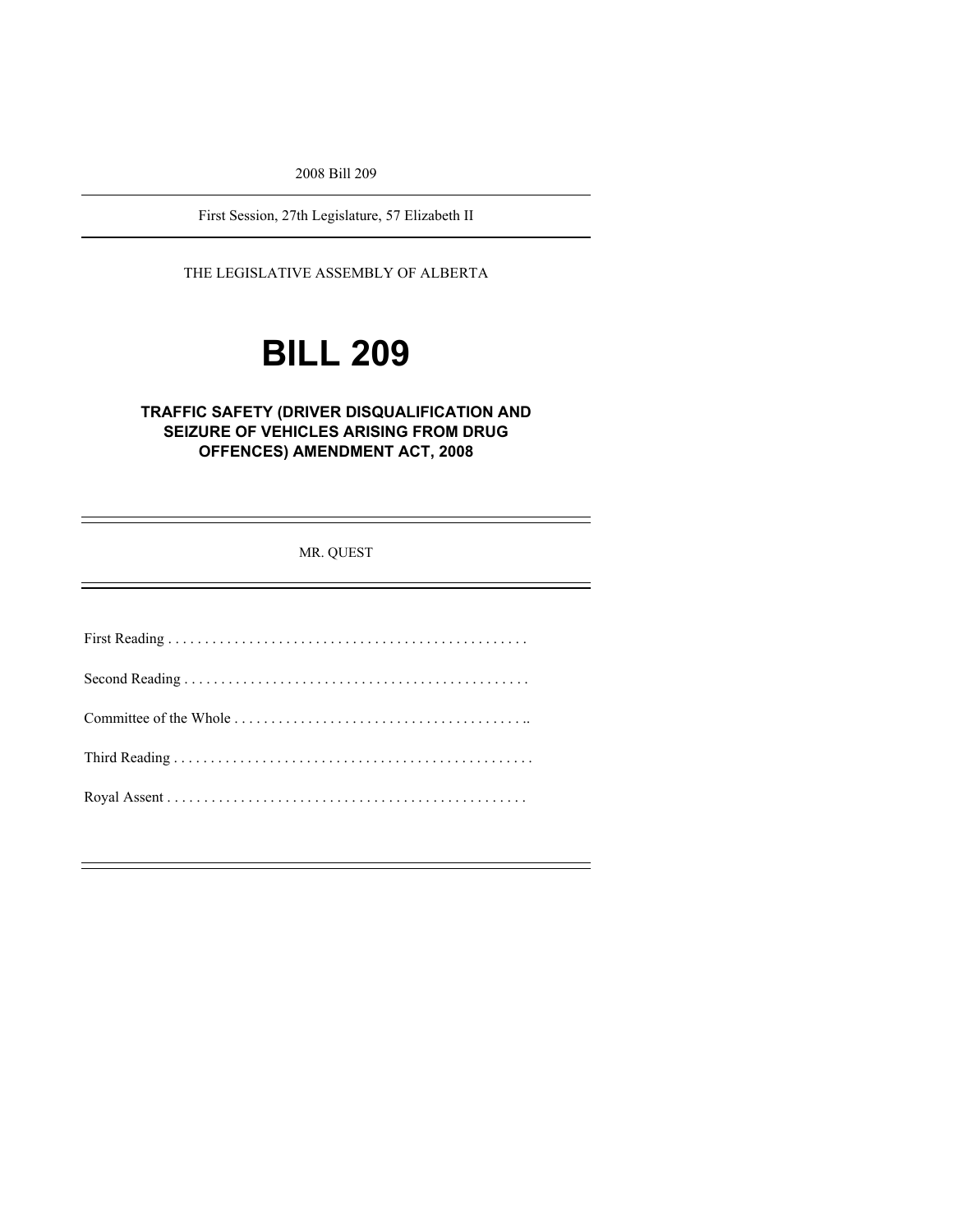*Bill 209 Mr. Quest* 

# **BILL 209**

2008

## **TRAFFIC SAFETY (DRIVER DISQUALIFICATION AND SEIZURE OF VEHICLES ARISING FROM DRUG OFFENCES) AMENDMENT ACT, 2008**

*(Assented to , 2008)* 

HER MAJESTY, by and with the advice and consent of the Legislative Assembly of Alberta, enacts as follows:

#### **Amends RSA 2000 cT-6**

**1 The** *Traffic Safety Act* **is amended by this Act.** 

#### **2 Section 40 is amended**

- **(a) in subsection (1) by striking out** "section 173 or 173.1," **and substituting** "section 173, 173.1 or 173.2,";
- **(b) in subsection (2) by striking out** "section 173 or 173.1." **and substituting** "section 173, 173.1 or 173.2.";
- **(c) in subsection (3) by striking out** "section 173.1," **wherever it occurs and substituting** "section 173.1 or 173.2,".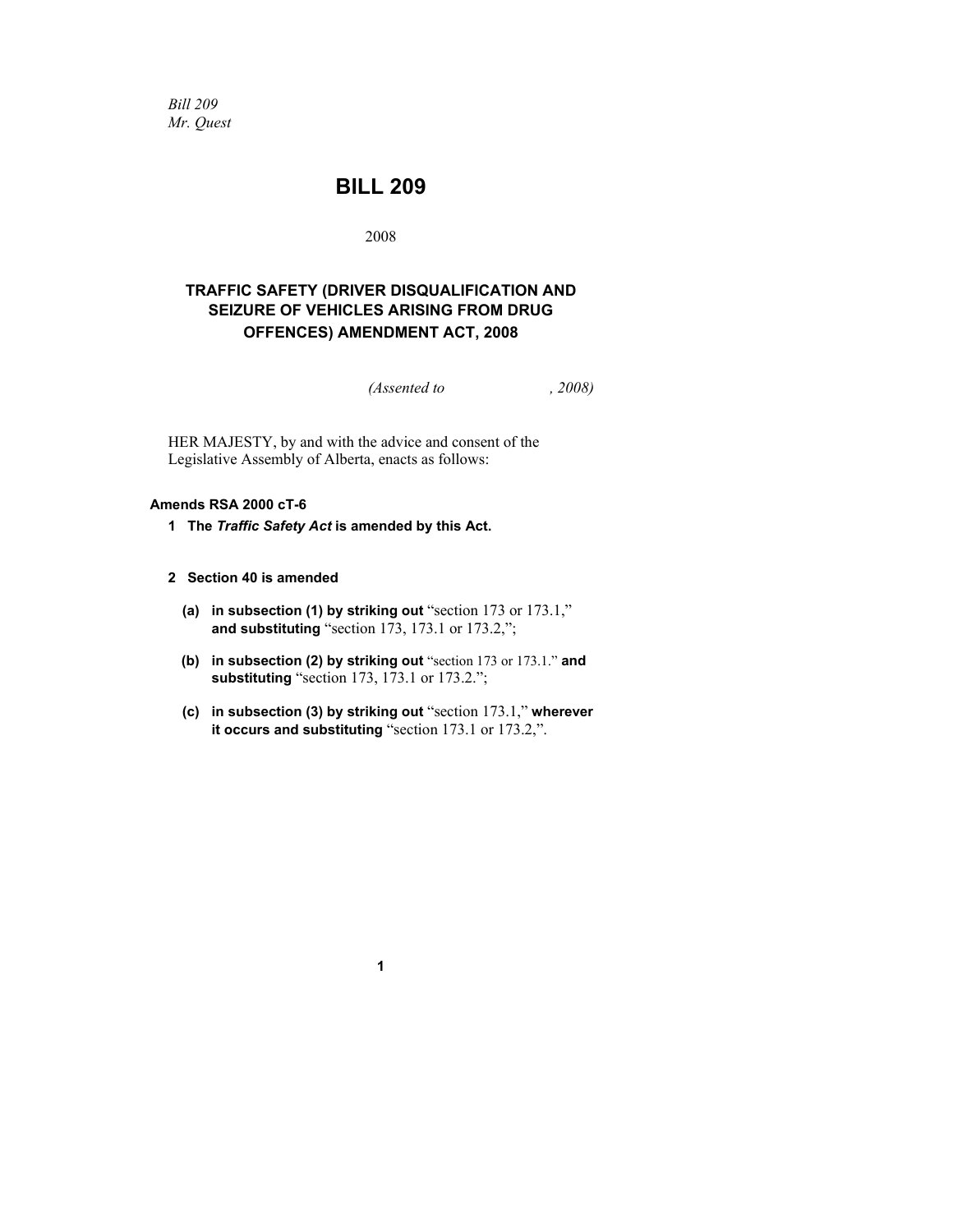#### **Explanatory Notes**

**1** Amends chapter T-6 of the Revised Statutes of Alberta 2000.

#### **2** Section 40 presently reads:

*40(1) Subject to the regulations, where a person's motor vehicle is seized or immobilized under section 173 or 173.1, that person or another person who has an interest in that motor vehicle may appeal the seizure or immobilization to the Board.* 

*(2) In determining an appeal commenced pursuant to this section, the Board may, subject to the regulations, confirm, vary or rescind the decision made or action taken under section 173 or 173.1.* 

*(3) In determining an appeal of a seizure or immobilization under section 173.1, the Board may order the release of the motor vehicle to the registered owner or someone authorized by the registered owner if the Board is satisfied that* 

- *(a) the registered owner could not reasonably have known that the vehicle was being operated in the course of committing an offence referred to in section 173.1, or*
- *(b) at the time the vehicle was seized, the driver was in possession of it without the knowledge and consent of its registered owner.*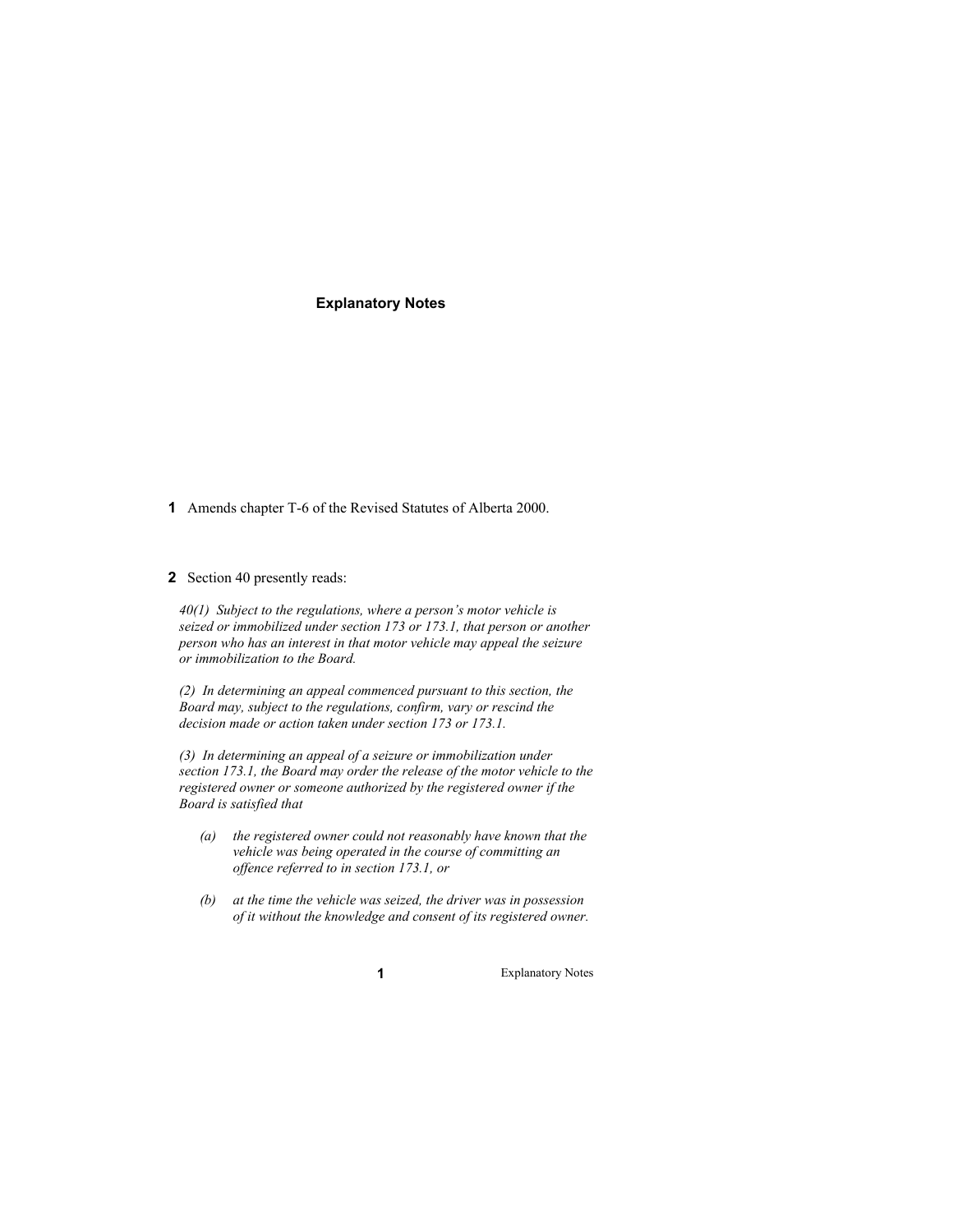**3 Section 64(k) is amended by striking out** "173 and 173.1" **and substituting** "173, 173.1 and 173.2".

**4 Section 77(1)(i) is amended by striking out** "173 or 173.1" **and substituting** "173, 173.1 or 173.2".

#### **5 The following is added after section 83:**

#### **Disqualification for drug trafficking**

**83.1(1)** When a person is found guilty of an offence under section 5 of the *Controlled Drugs and Substances Act* (Canada) and the person was the driver of a motor vehicle at the time the offence was committed, that person on being found guilty becomes disqualified from driving a motor vehicle for a period of one year from the day of the finding of guilt.

**(2)** If a person referred to in subsection (1) holds an operator's licence, the court hearing the case shall forward the operator's licence of that person to the Registrar.

**6 Section 170(8) is amended by striking out** "173 or 173.1" **and substituting** "173, 173.1 or 173.2".

#### **7 The following is added after section 173.1:**

#### **Seizure of vehicles involved in drug trafficking**

**173.2(1)** Where a person has been charged with an offence under section 5 of the *Controlled Drugs and Substances Act* (Canada), a peace officer or a person authorized by a peace officer may seize or immobilize the motor vehicle that was being operated by that person at the time that the person was charged.

**(2)** Subject to any decision of the Board in an appeal commenced pursuant to section 40, when a motor vehicle is seized or immobilized under subsection (1) and the person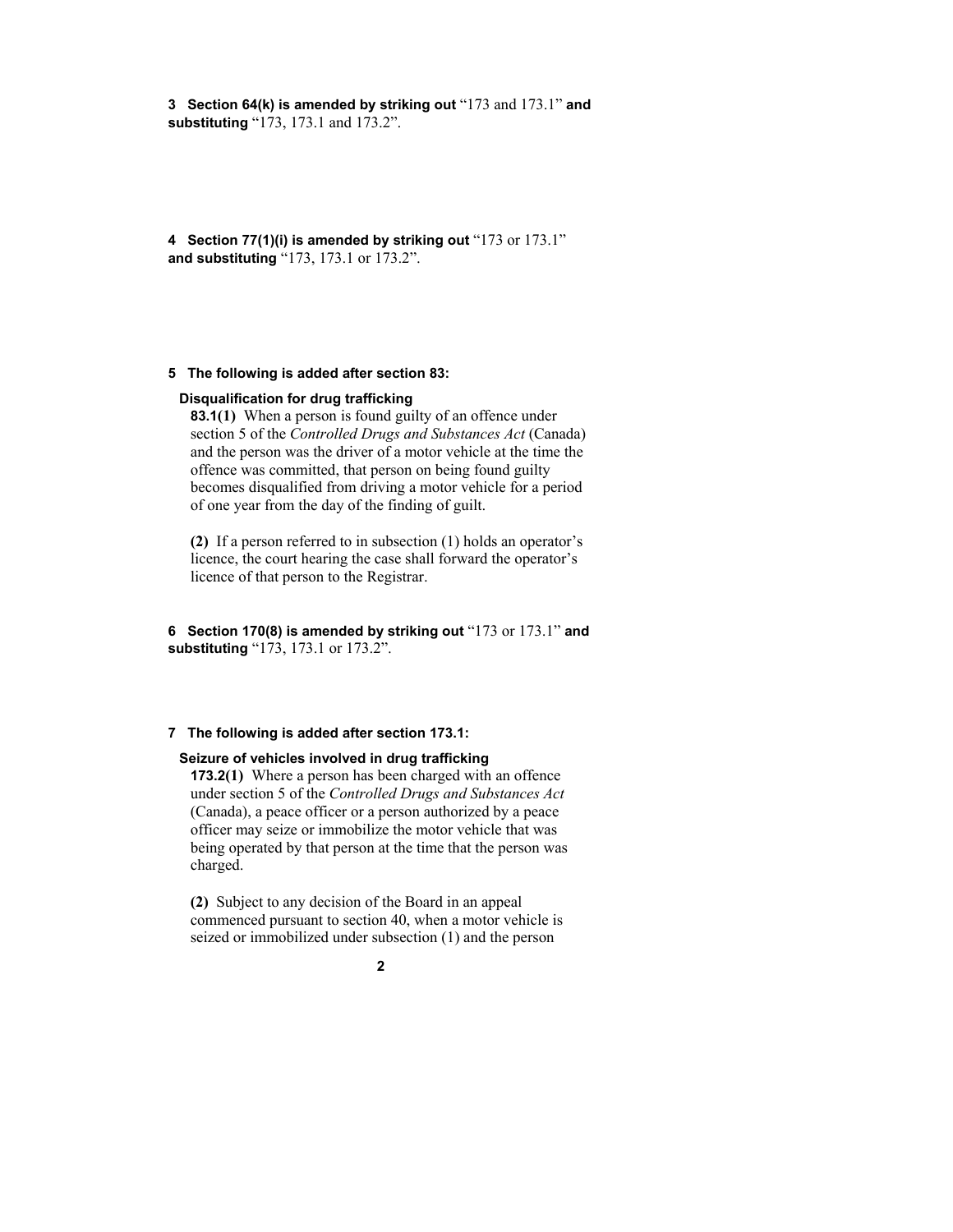- **3** Section 64(k) presently reads:
	- *64 The Minister may make regulations* 
		- *(k) governing the seizure and the immobilization of vehicles under sections 172, 173 and 173.1 and appeals under section 40;*
- **4** Section 77(1)(i) presently reads:

*77(1) A peace officer may cause any vehicle to be removed and taken to and stored in a suitable place when the vehicle* 

- *(i) is seized under section 172, 173 or 173.1.*
- **5** Disqualification for drug trafficking.

**6** Section 170(8) presently reads:

*(8) This section does not apply in respect of a motor vehicle that is seized or immobilized under section 173 or 173.1.* 

**7** Seizure of vehicles involved in drug trafficking.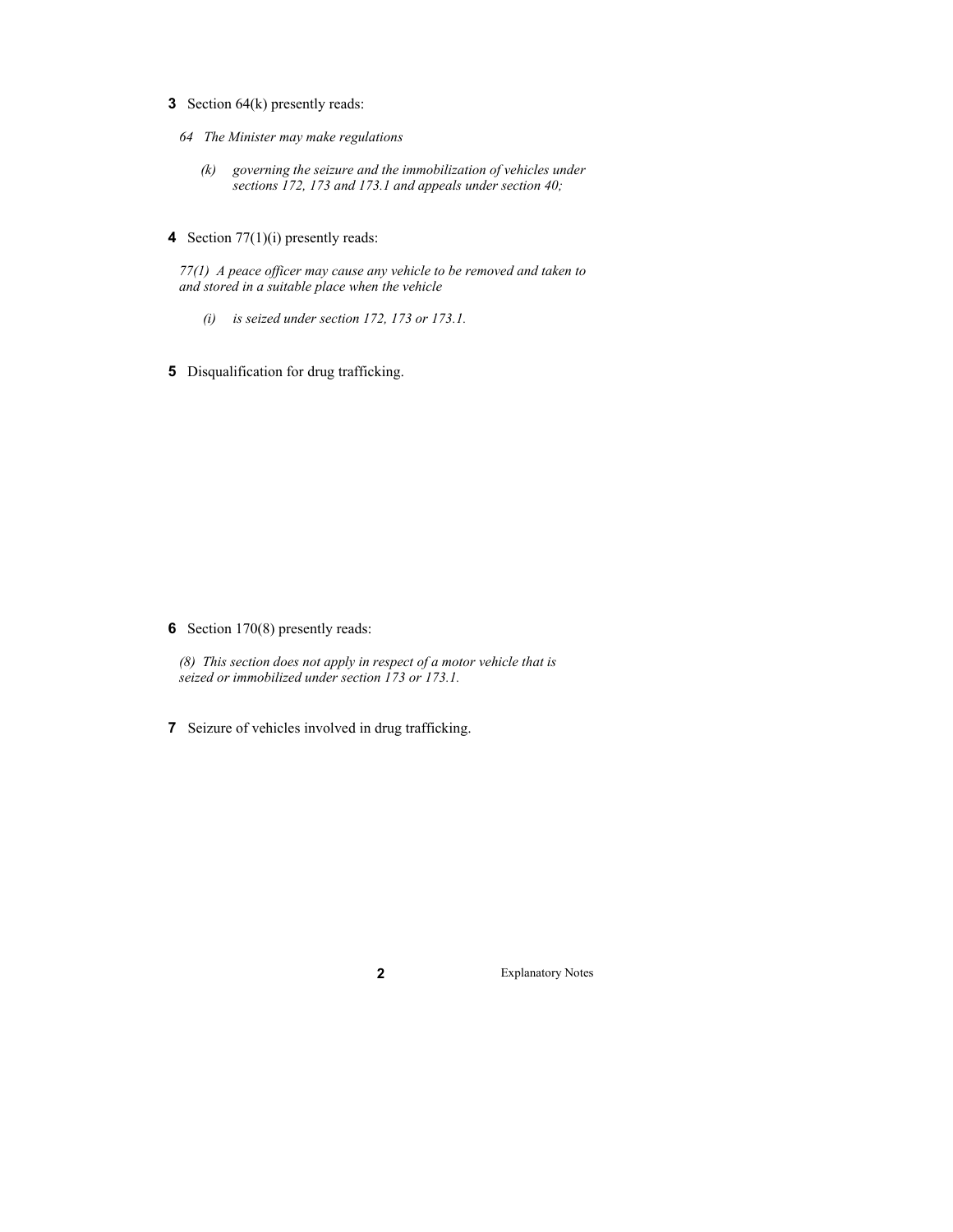driving the vehicle at the time is convicted of the offence referred to in that subsection, the vehicle is forfeited to the Government subject to any security interest registered under the *Personal Property Security Act* before the seizure or immobilization.

**(3)** Where a person has been charged and a vehicle has been seized or immobilized pursuant to subsection (1) but the charge under section 5 of the *Controlled Drugs and Substances Act* (Canada) is withdrawn or not proceeded with but the person

- (a) pleads guilty to, or
- (b) is found guilty of

an offence under section 4 of the *Controlled Drugs and Substances Act* (Canada) that arises from the same incident as the charge under section 5 of that Act arose, a police officer shall release the vehicle to the registered owner or a person authorized by the registered owner, the costs referred to in section 63(1) having been paid by the registered owner, a person authorized by the registered owner or the person who has plead guilty or been found guilty.

**(4)** Subject to subsection (3), if no person is convicted of an offence in respect of which a motor vehicle is seized under this section, a peace officer shall release the vehicle to the registered owner or a person authorized by the registered owner.

**8 Section 174(a) is amended by striking out** "173 or l73.1," **and substituting** "173, 173.1 or 173.2,".

**9 Section 175(2) is amended by striking out** "173 or 173.1," **and substituting** "173, 173.1 or 173.2,".

**10 This Act comes into force on Proclamation.**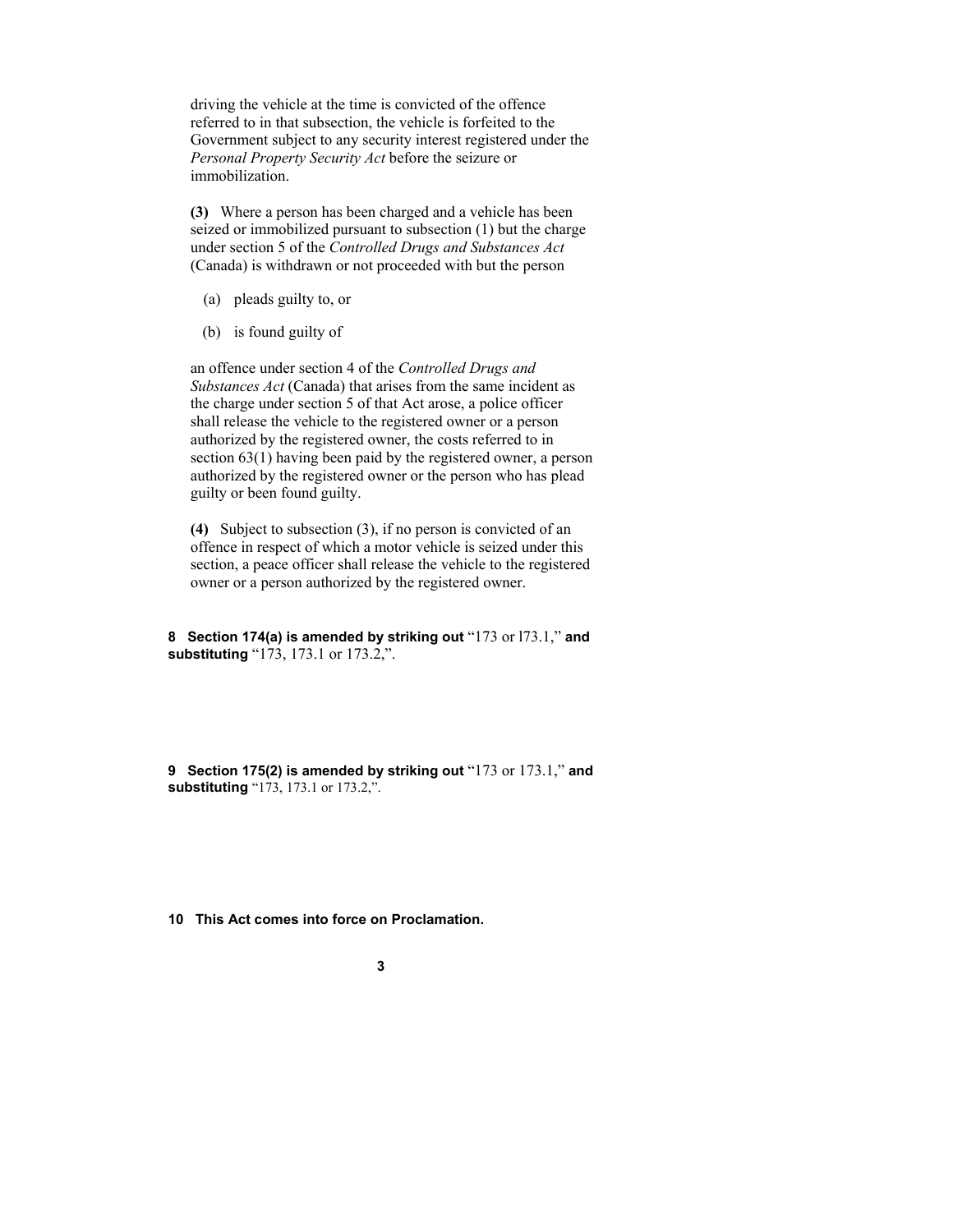**8** Section 174(a) reads:

*174 Where* 

- *(a) a motor vehicle has been seized or immobilized under section 172, 173 or 173.1,*
- **9** Section 175(2) presently reads:

*(2) Where personal property is in or on a motor vehicle that is seized or immobilized under section 172, 173 or 173.1, that personal property is not subject to the seizure or immobilization and, subject to the regulations, shall, on request, be returned to the person having claim to that personal property.* 

**10** Coming into force.